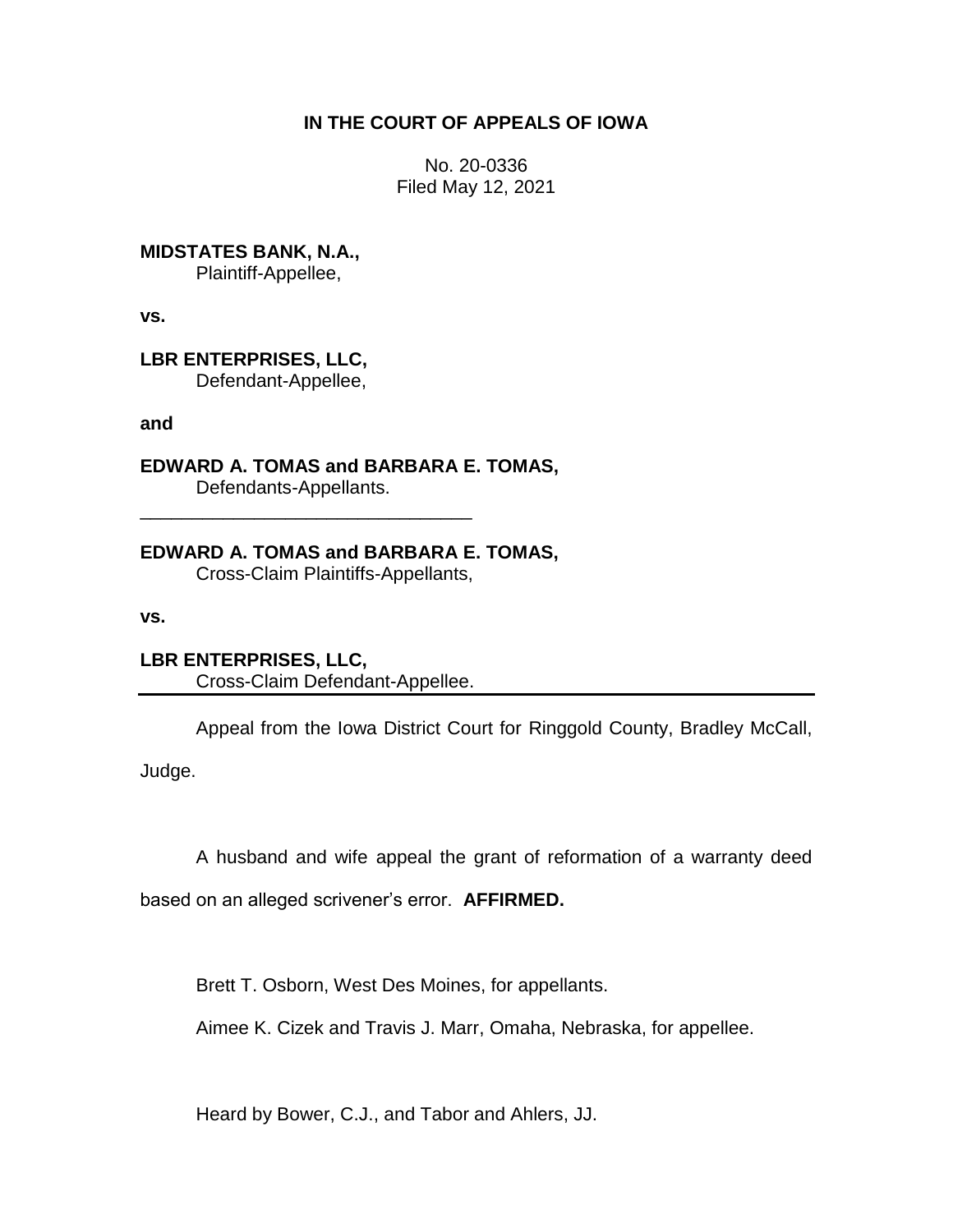**TABOR, Judge.**

This case involves a dispute over the reformation of a warranty deed that reserved to the sellers, Edward and Barbara Tomas, $<sup>1</sup>$  a life estate in 234 acres of</sup> farmland. That deed was the product of a purchase agreement that specified the life estate was only in "the house which they currently reside." Midstates Bank financed the purchase from the Tomases and took a mortgage on the property to secure its loan. Upon discovery of the discrepancy between the purchase agreement and the deed, Midstates petitioned for reformation. The mortgagee bank alleged the deed contained a scrivener's error and did not reflect the true intent of the parties. Agreeing with that contention, the district court reformed the deed to reflect the life estate as described in the purchase agreement.

The Tomases now appeal, raising five issues: (1) the mortgagee lacked standing to seek reformation; (2) the mortgagee did not offer sufficient proof that the deed contained a scrivener's error; (3) the doctrine of merger should have precluded reformation; (4) the district court erred in allowing the buyer to testify on behalf of the mortgagee; and (5) the mortgagee was not entitled to rental income from the farm. Finding no merit in these contentions, we affirm.

#### **I. Facts and Prior Proceedings**

The Tomases owned two tracts of Ringgold County farmland as joint tenants. The real estate consisted of a 202-acre farm and a thirty-two-acre homestead.<sup>2</sup> Their oldest son, Eddie, farmed the land for the first year. After that,

<sup>&</sup>lt;sup>1</sup> We will refer to the couple as the Tomases.

 $2$  The Tomases designated the thirty-two-acre tract as their homestead in April 2019, six months before trial.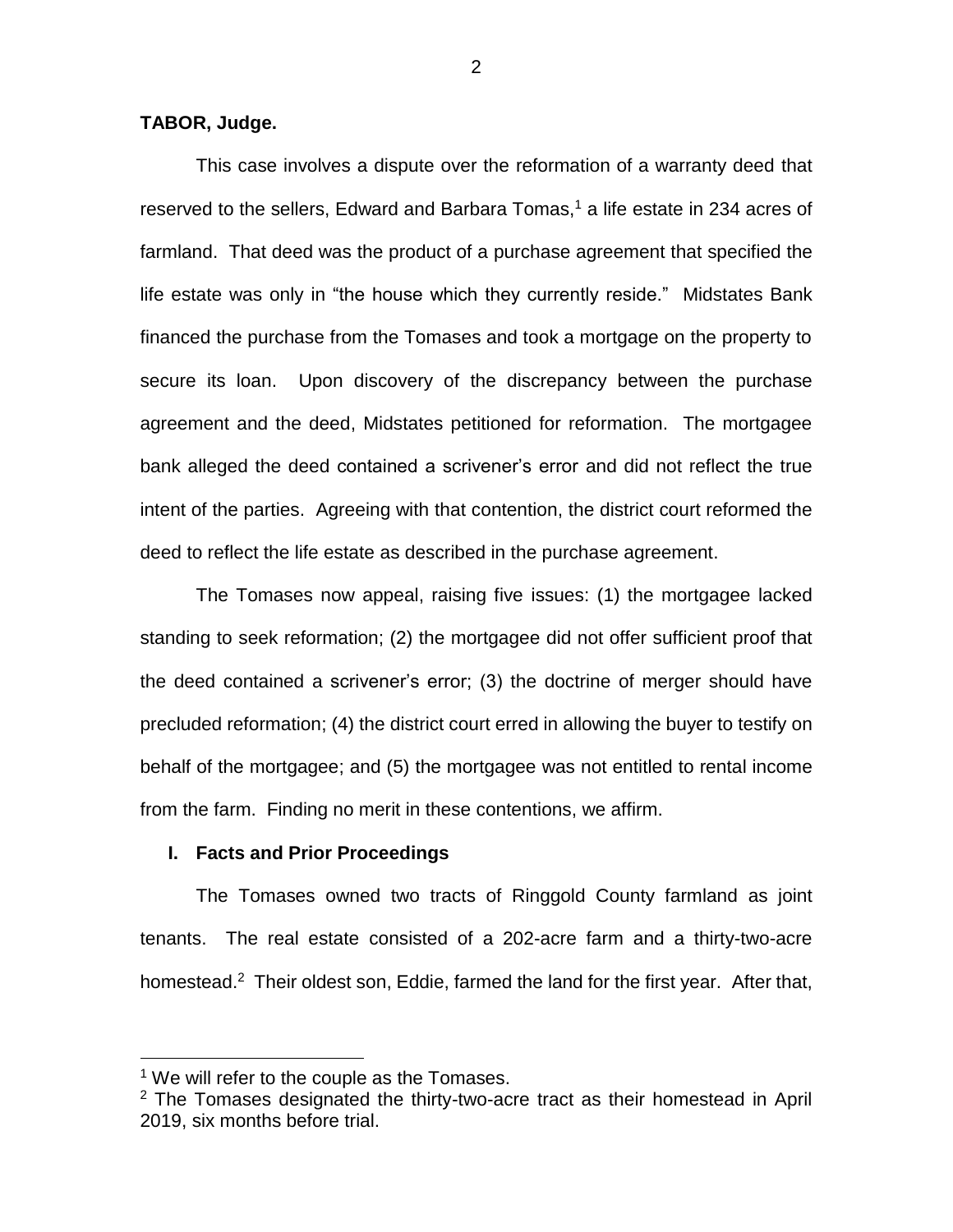the Tomases leased their farmland for rental income. Eddie provided custom farming services in the area and operated a small trucking business.

Eddie met Steve Berendes in 2011 while working on a farm that Berendes's company had financed. That year, Berendes and three partners had formed LBR Enterprises, LLC, to contract with farmers around Ringgold County and finance their operations. After crossing paths on different farms, Eddie and Berendes developed a close working relationship. Later, after becoming LBR's sole owner, Berendes hired Eddie. With Eddie's help, Berendes converted LBR into a cattlefeeding business.

In early 2013, the Tomases were searching for a new farming tenant. Knowing his parents relied on rental income, Eddie asked Berendes if he would be interested in renting his parents' farmland to expand LBR's operations. Within a few months, the conversation evolved from renting the Tomases' farmland to buying it. When asked what prompted the change, Berendes explained:

I really didn't have any interest in purchasing any ground over there per se, but in getting to know [Eddie] and stuff, he made me aware that his parents really needed to sell the ground, that they were having difficulty making the payments, that they were late on their taxes, and that the current renters on the property sure weren't doing the property any good.

So Eddie and Berendes discussed a deal. Eddie explained his parents were willing to sell their property but with a caveat—they wanted to continue living on the farm. Berendes responded, "All we have to do is give them a life estate in that farmhouse, and so long as they're able to live on their own out in the country, they can have it." The Tomases agreed to this arrangement.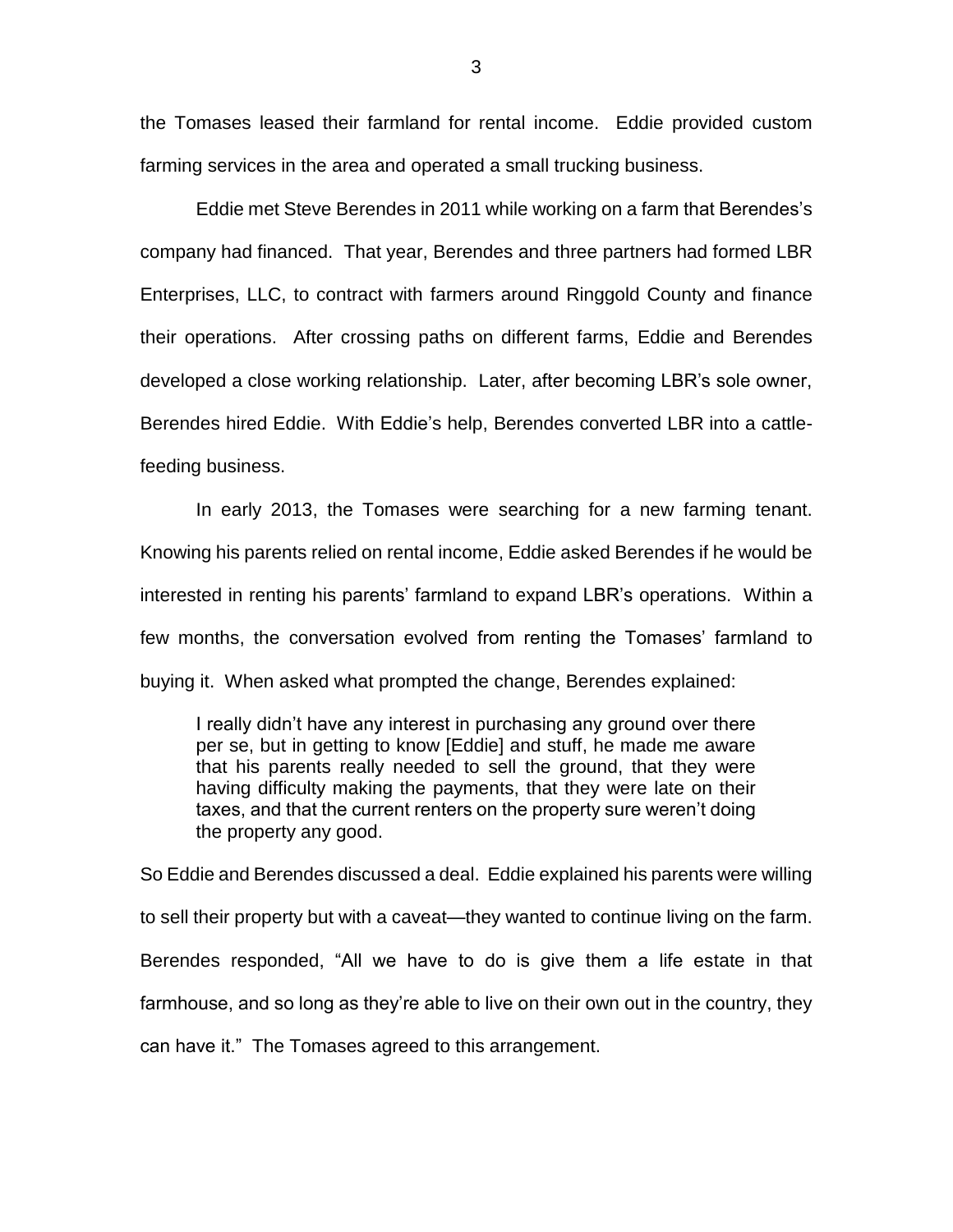Berendes and Eddie negotiated a purchase price of \$655,200, notably less than the appraised value of \$971,200. Barbara explained she was willing to accept the lower offer because her end goal was to help Eddie buy the farm when he acquired an ownership interest in LBR. She added: "And at that point, the life estate would not be—I don't know what the word is I want—would not be enforced, but we'd still be able to live there because Eddie's not going to kick us off."

According to Berendes, Barbara visited his office once that summer to go over their agreement. They had never met before to discuss the transaction because Eddie acted as an agent for his parents. Berendes recalled reassuring Barbara that she could stay in her home as a life estate holder. Berendes continued:

And I also mentioned that there might be a possibility that maybe we should get [the life estate] measured off so that we knew exactly, you know, how much around the house, she had a garden there and stuff, was included in that so we didn't have any problem and that we get right of way to go and feed our livestock on the main lane.

During that same conversation, Berendes said he offered to conduct a survey of the anticipated life estate, but she declined. He estimated the life estate would span two acres. Barbara denied having that conversation.

In August 2013, Berendes drafted the purchase agreement. The first paragraph provided:

Property consists of 234 acres more or less in two tracts. The offer is for 655,200.00. This is to be paid first to current mortgage holders to pay off that debt, then to satisfy all taxes currently owed and due, as well as any prorated taxes paid by seller of property to the date of transfer, and then an amount to cover current capital gains taxes due to this sale. Any remaining balance will be put on a promissory note which will be a second Mortgage equal to the amount owed after the heretofore debts have been satisfied.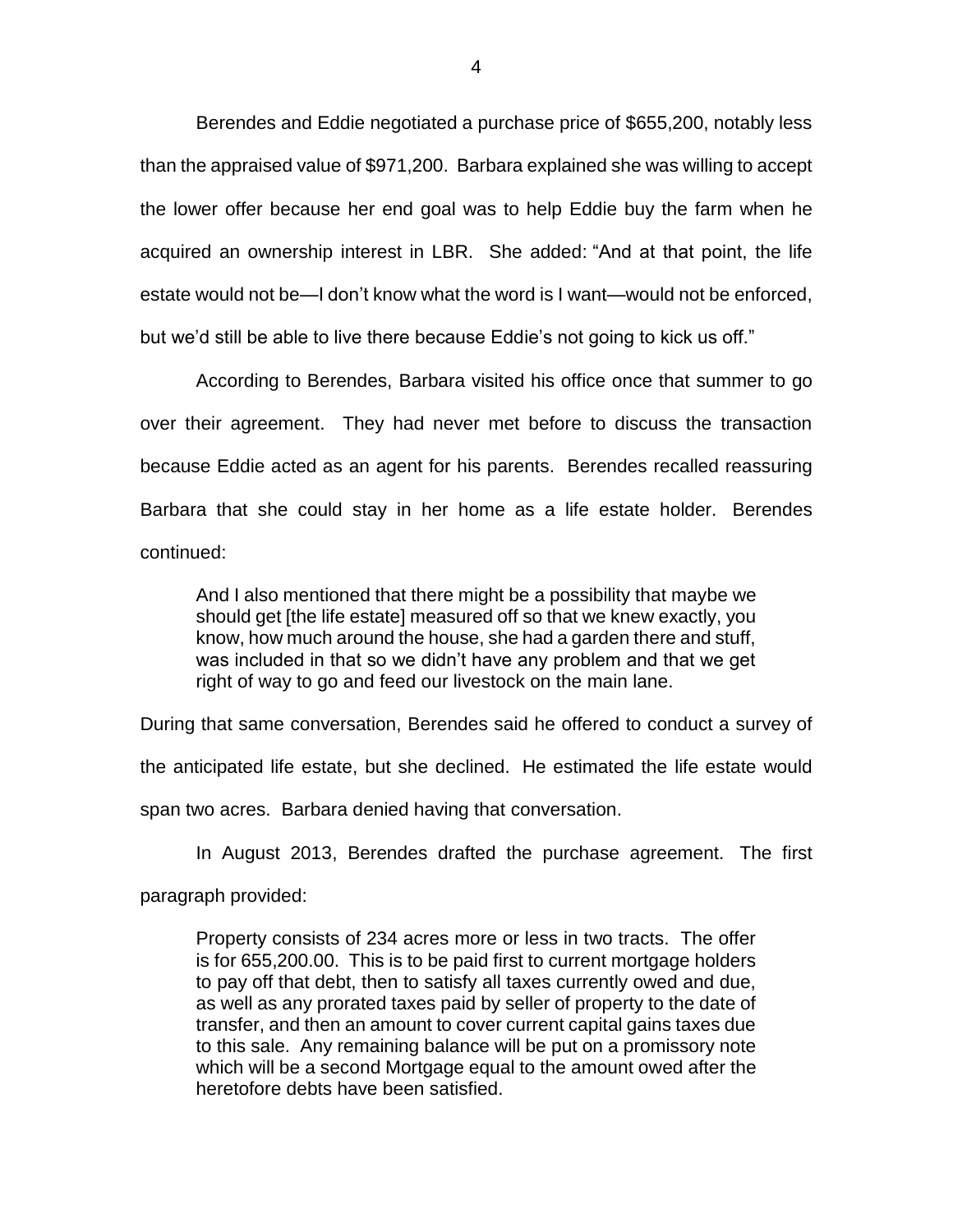The second paragraph addressed the life estate:

LBR Enterprises agree to grant a life estate to Edward and Barbara Tomas in the house which they currently reside on the property until such time as they decide to move, at which time the house will then revert to the ownership of LBR Enterprises. Edward and Barbara Tomas will pay for the electric and water utilities to said residence until they move.

Berendes signed the agreement, and then Eddie delivered it to his parents. They each signed it the same day. The Tomases did not object to the agreement as written. But Barbara later said she had different terms in mind. When asked what she believed the life estate entailed, Barbara replied: "My understanding was it meant that we had the right to live on the thirty-two acres, get the income off of it and have it until we both had passed." Berendes insisted those terms were not in the purchase agreement because he and Eddie never discussed the thirty-two acres as part of the deal.

Later that fall, Eddie and Berendes met with David Klasna, an agricultural loan officer and senior vice president of Midstates Bank.<sup>3</sup> Berendes asked for a loan amount that could pay off the Tomases' mortgage on the property, as well as delinquent property taxes. Berendes and Eddie also described the details of the purchase agreement. Based on their conversation, Klasna approved a loan for \$655,000. In an October 2013 credit approval memorandum, Klasna summarized the transaction:

Steve Berendes has offered to purchase the land for LBR from the [Tomases] at a price of \$655,200. The land appraised for \$971,200. LBR will pay the \$565,600 plus all transfer costs immediately, which will retire all the debt on the property currently owed by the [Tomases]. The remaining \$89,600 will be applied to the LBR operating loan and paid to [the Tomases] over time to

<sup>3</sup> Berendes had financed some of LBR's prior operations through Midstates.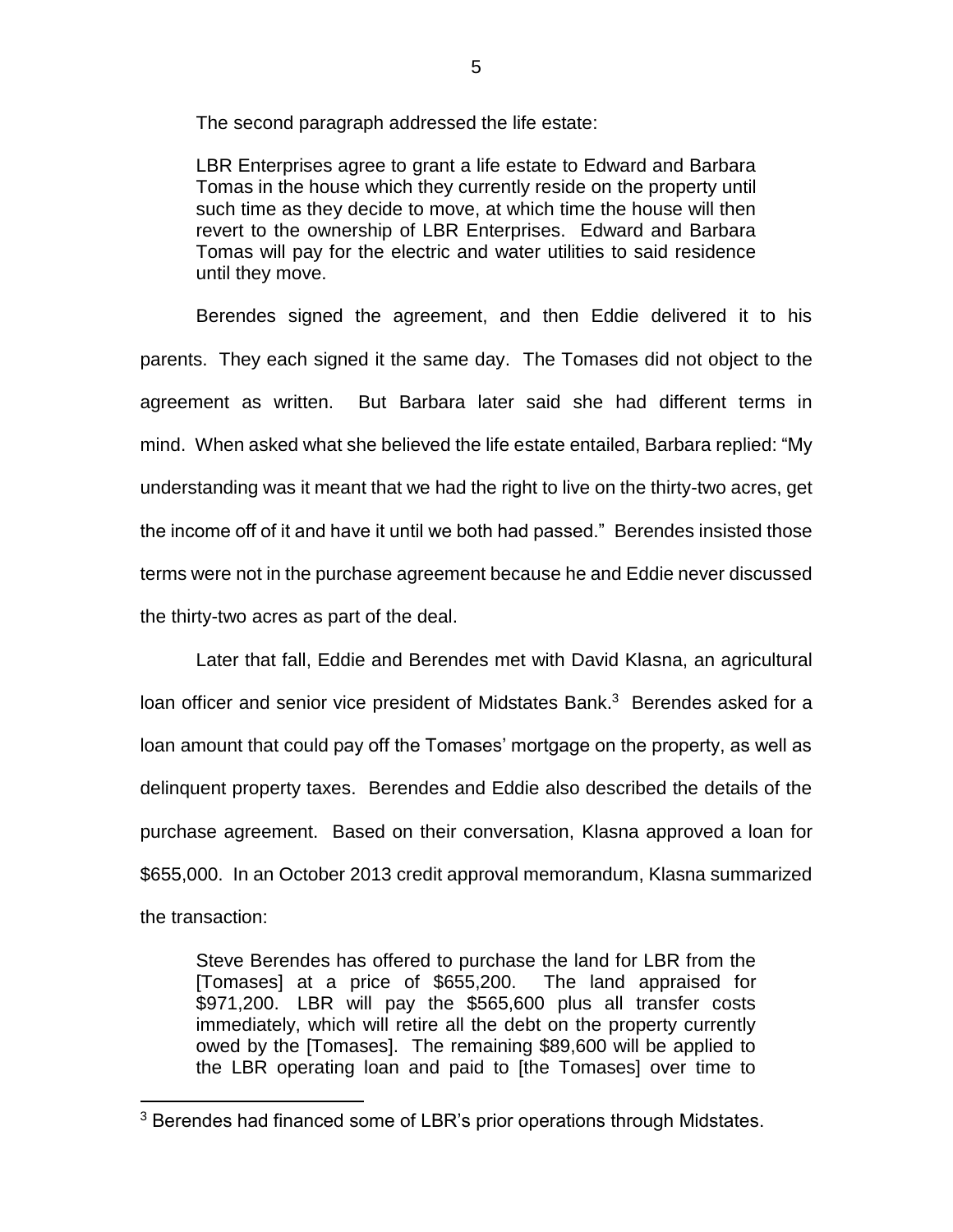spread out the capital gains. [The Tomases] may file a mortgage for that amount to secure the future payments (junior to mortgage of MSBNA). In addition, LBR will grant a life estate in the home that is on this property to the [Tomases] so they have a place to live for as long as they want.

Klasna recalled both Berendes and Eddie made it clear that the life estate "only included the house."

After Midstates approved the loan, it engaged the services of a title company to prepare the warranty deed. Michelle Fowler, then-employee of the title company, received the order. Ordinarily, she would review the purchase agreement and enter the names of the parties, the lender, and a legal description of the property into the company's computer database. But a belated title search pressured Fowler to enter that information in "a complete rush." While frantic, she neglected to review the purchase agreement before drafting the deed. As a result, the deed did not match the life estate description in the purchase agreement. Fowler attested to her mistake at trial, acknowledging her oversight created inconsistencies between those two documents. Attorney Aimee Cizek asked Fowler at trial: "And so in your estimation should a warranty deed's language always match the language of the purchase agreement?" Fowler replied, "Yes."

The warranty deed prepared by Fowler stated:

For the consideration of One and 00/100 Dollar(s) and other valuable consideration, Edward A. Tomas and Barbara E. Tomas, husband and wife as joint tenants . . . do hereby Convey to LBR Enterprises, LLC, with a life estate interest in Edward A. Tomas and Barbara E. Tomas . . . whether one or more the following described real estate in Ringgold County, Iowa[.]

Missing was the qualifying language "in the house which they currently reside on the property." Fowler testified that if she had reviewed the purchase agreement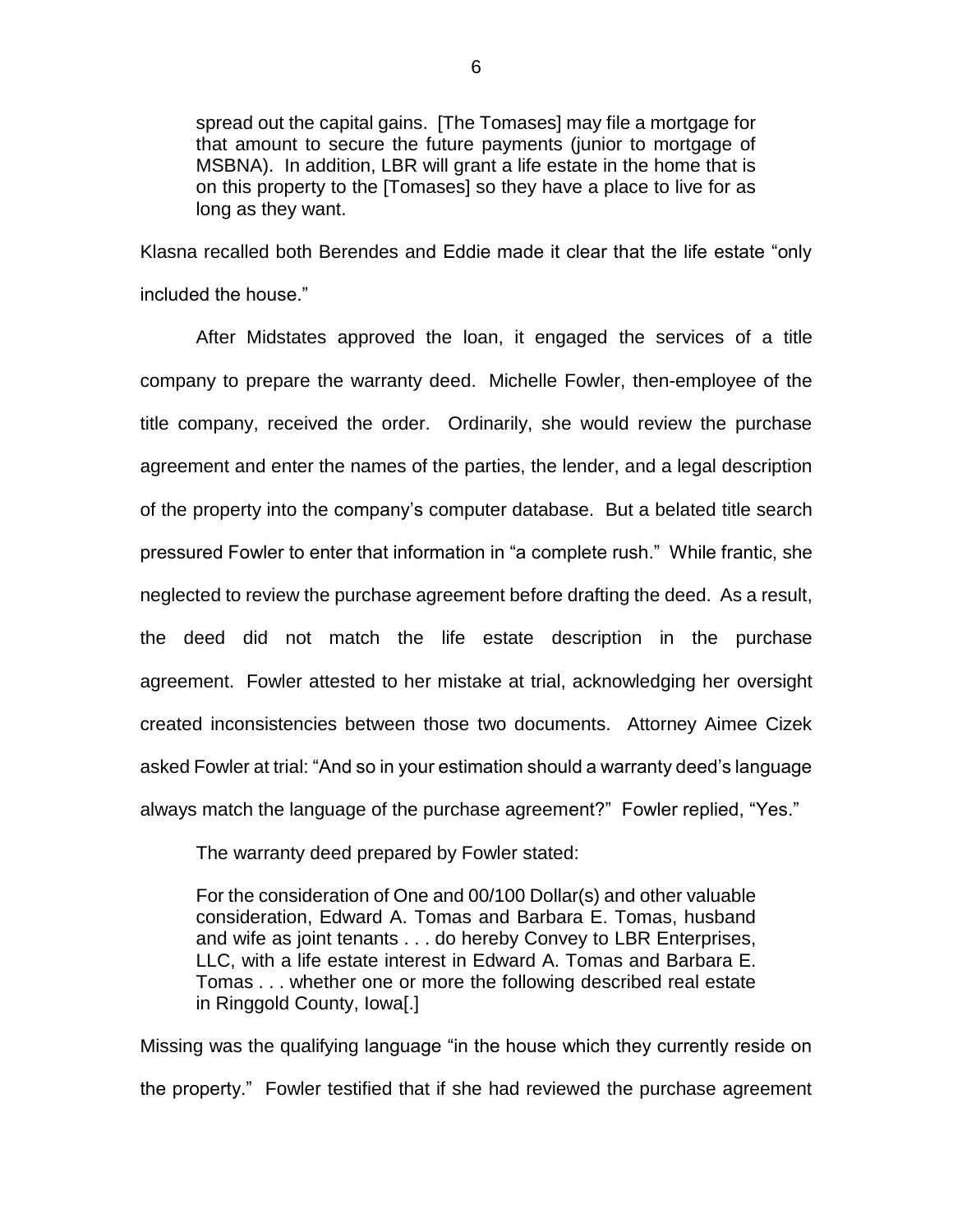like usual, the deed would have included that language. Neither Midstates, nor the Tomases, nor Berendes discovered the variance.

In December 2013, the parties executed the warranty deed. The Tomases and Berendes separately reviewed the closing documents. Two weeks later, Midstates secured its loan to LBR by obtaining a mortgage on the 234-acre farm. The Tomases were not a party to the mortgage instrument. Klasna testified that the Tomases' interest was a nonissue "[b]ecause [Midstates] understood that all they had was a life estate in the house, and [it] could live with that."

After the closing, Midstates settled the Tomases' outstanding debt on the property and issued a check for the difference of \$134,000. The check was issued to both the Tomases and LBR. According to Klasna, Eddie and Berendes agreed from the onset that "[LBR] could use those funds to improve the property, and it would be like equity for Eddie" when he acquired the farm. Barbara expressed a different view. She said under the purchase agreement, the proceeds were supposed to be held in an escrow account for Eddie. She explained: "And [Berendes] said we could get all of it or any part of it at any time we needed, and he would pay us [five] percent on the remainder principal; like if we used some of it, he would pay on the remainder." But according to Barbara, they modified that provision of the purchase agreement before the December closing. She claimed Berendes orally agreed to expand their life estate from 32 acres to all 234 acres, in exchange for LBR's use of the proceeds. She added: "But we would still be able to get that money at any time, he said, plus he'd still pay the 5 percent interest."

By contrast, Berendes said he promised Barbara a second mortgage on the property as security for borrowing the proceeds. He insisted he never agreed to

7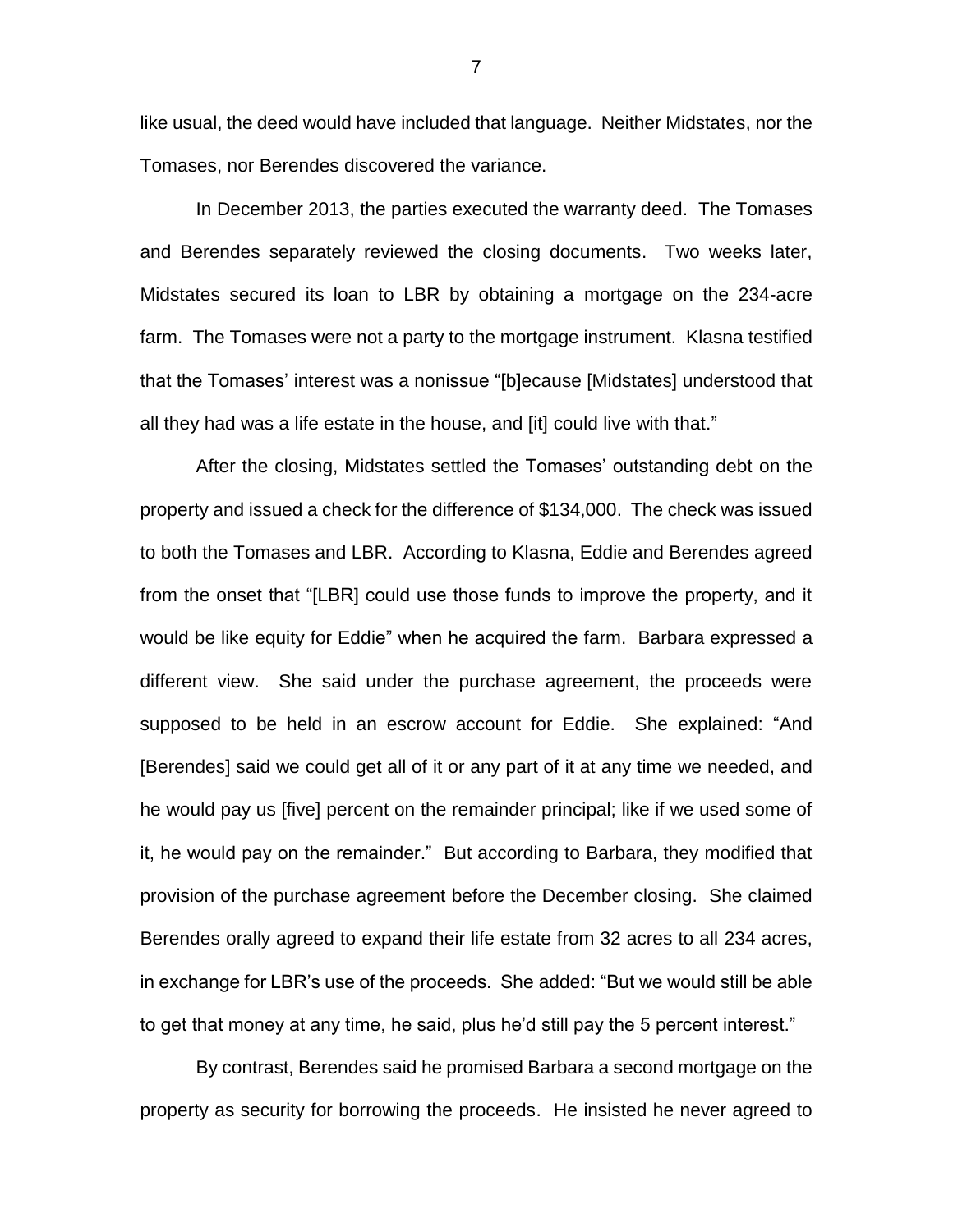modify the life estate under the purchase agreement. Nor did he mention an escrow account. Neither Barbara's nor Berendes's version was reduced to writing.

For the next two years, LBR farmed the land and made improvements to the real estate. No issues arose until 2016 when LBR defaulted on its loan payments to Midstates. After liquidating LBR's assets, Berendes procured a willing buyer to transfer title. But the title company blocked the sale, noting the deed named the Tomases as the life estate holders of the entire property.

In May 2017, Midstates petitioned for reformation against LBR and the Tomases. Midstates claimed the deed did not reflect the true intent of the parties because of mutual mistake and a scrivener's error. In their answer, the Tomases raised the affirmative defense that Midstates lacked standing to seek reformation. The Tomases also filed a cross-claim against LBR and Berendes, in his individual capacity, alleging they breached the purchase agreement and owed them \$134,000. But the court automatically stayed the proceedings against Berendes after he filed a notice of bankruptcy.

Following a contentious trial, the district court granted Midstates's request. The court reformed the deed executed by the Tomases in December 2013 to reflect that their life estate was only "in the house in which they currently reside." The Tomases moved to reconsider, but the court denied their motion. The Tomases appeal.

#### **II. Scope and Standard of Review**

Because reformation of a deed is an equitable remedy, we review the district court's ruling de novo. Iowa R. App. P. 6.907; *see Orr v. Mortvedt*, 735 N.W.2d 610, 613 (Iowa 2007). We give weight to the court's fact findings,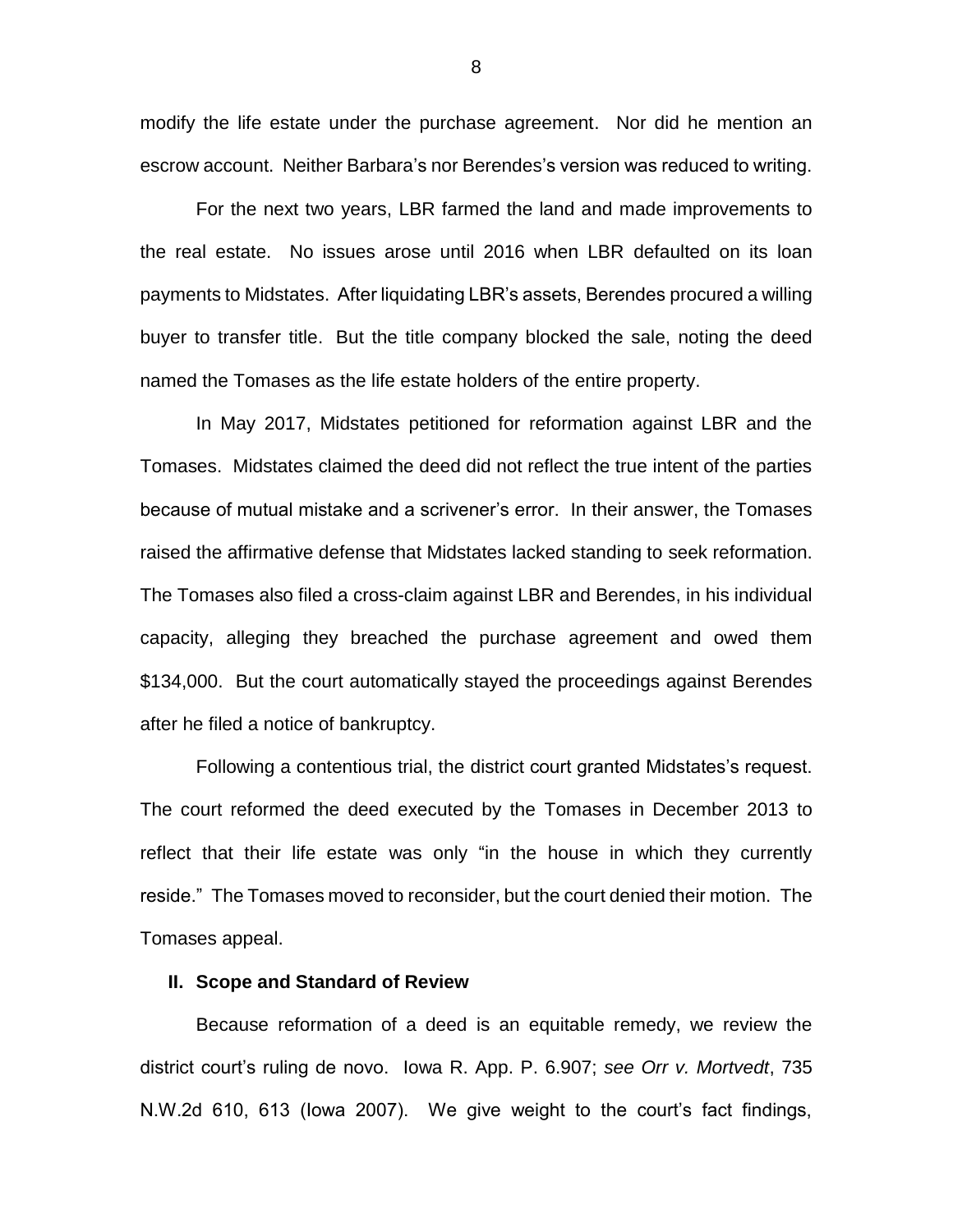especially when considering the credibility of witnesses, but they do not bind us. Iowa R. App. P. 6.904(3)(g).

## **III. Analysis**

## **A. Standing**

 $\overline{a}$ 

Reprising their argument from the district court, the Tomases urge Midstates lacked standing to seek reformation. They rely on the two-prong test for standing, requiring the plaintiff to show (1) a specific personal or legal interest in the litigation and (2) injury in fact. *See Godfrey v. State*, 752 N.W.2d 413, 418 (Iowa 2008). On the first prong, the Tomases argue the bank was not a party to the deed and was never in "privity of contract" with them. On the second prong, they argue any injury to Midstates resulted from the bank's own negligence.

To counter, Midstates insists that because it has a mortgage on the real estate, it has standing to bring this action. It cites *Hosteng Concrete & Gravel, Inc. v. Tullar* for the proposition that a reformation action is not limited to the original parties to an instrument, but may also be brought "by a real party in interest claiming privity with a party to the instrument, such as a purchaser at an execution, judicial or foreclosure sale."<sup>4</sup> 524 N.W.2d 445, 449 (Iowa Ct. App. 1994). As the mortgagee, Midstates claims it has privity with LBR, a party to the deed. On the second prong, Midstates asserts "that the difference in the value of the Real Estate

<sup>4</sup> In their reply brief, the Tomases rely on *Hosteng* in claiming that a real party in interest claiming privity with a party to the instrument only includes "purchasers, not lenders or anyone with a secondary interest in property." But *Hosteng* singled out purchasers because that was the nonparty seeking reformation in that case. Contrary to the Tomases' assertion, the supreme court cited a list of secondary sources that include a broader list of possible privies. *See, e.g.*, 66 Am. Jur. 2d *Reformation of Instruments* §§ 59–63 (2d ed. West 2021 update).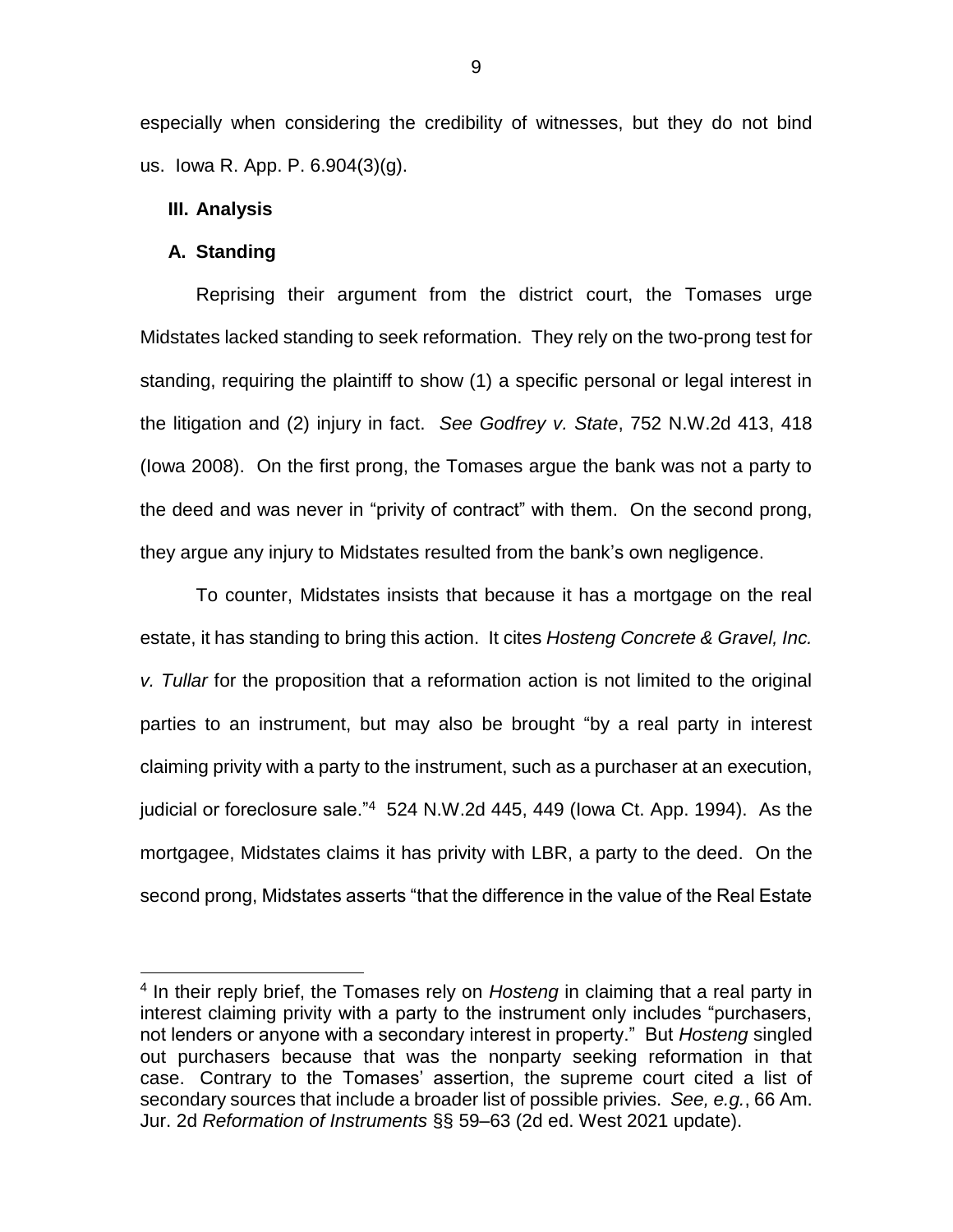(with the encumbrance of the life estate being on the entire 234 acres versus it being only in the house) is substantial, thus making [its] security interest in the farm 'injuriously affected' by the Deed without reformation."

We start with the first element. In effect, both parties recognize that privity with a party to the deed qualifies as a "legal interest" that would allow that real party in interest to seek reformation. Privity means "a mutual or successive relationship to the same rights of property." *In re Estate of Richardson*, 93 N.W.2d 777, 781 (1958). Relying on *Hosteng*, Midstates claims it was a real party in interest because LBR "conveyed and mortgaged" the entire property to the bank as collateral for the bank's loan.<sup>5</sup> The Tomases counter that Midstates's security interest did not place it in privity with the parties to the deed. In their view, "[t]he relationship from purchaser to purchaser is successive, but the one from purchaser to lender is not."

On privity, the Tomases have the more persuasive argument. Under our case law, "a mortgagee has no estate in the land but simply a specific lien or charge thereon to secure his debt." *Miles Homes, Inc. v. Grant*, 134 N.W.2d 569, 699 (Iowa 1965) (citing *Johnson v. Bd. of Supervisors*, 24 N.W.2d 449 (Iowa 1946)); *see Burns*, 11 N.W.2d at 465 (noting a mortgage "is merely a lien" that does not reduce the mortgagor's interest in the land). Because Midstates was no more than a lienholder, it did not possess the same rights to the property as LBR, the legal title holder by transfer of the deed. *See* Iowa Code § 557.14 (2017) ("In

<sup>&</sup>lt;sup>5</sup> In common law, "a mortgage was considered a conveyance of the land or a pro tanto disposition of the property by the mortgagor." *Burns v. Burns*, 11 N.W.2d 461, 465 (Iowa 1943). But Iowa has abrogated the common law rule. *Id.*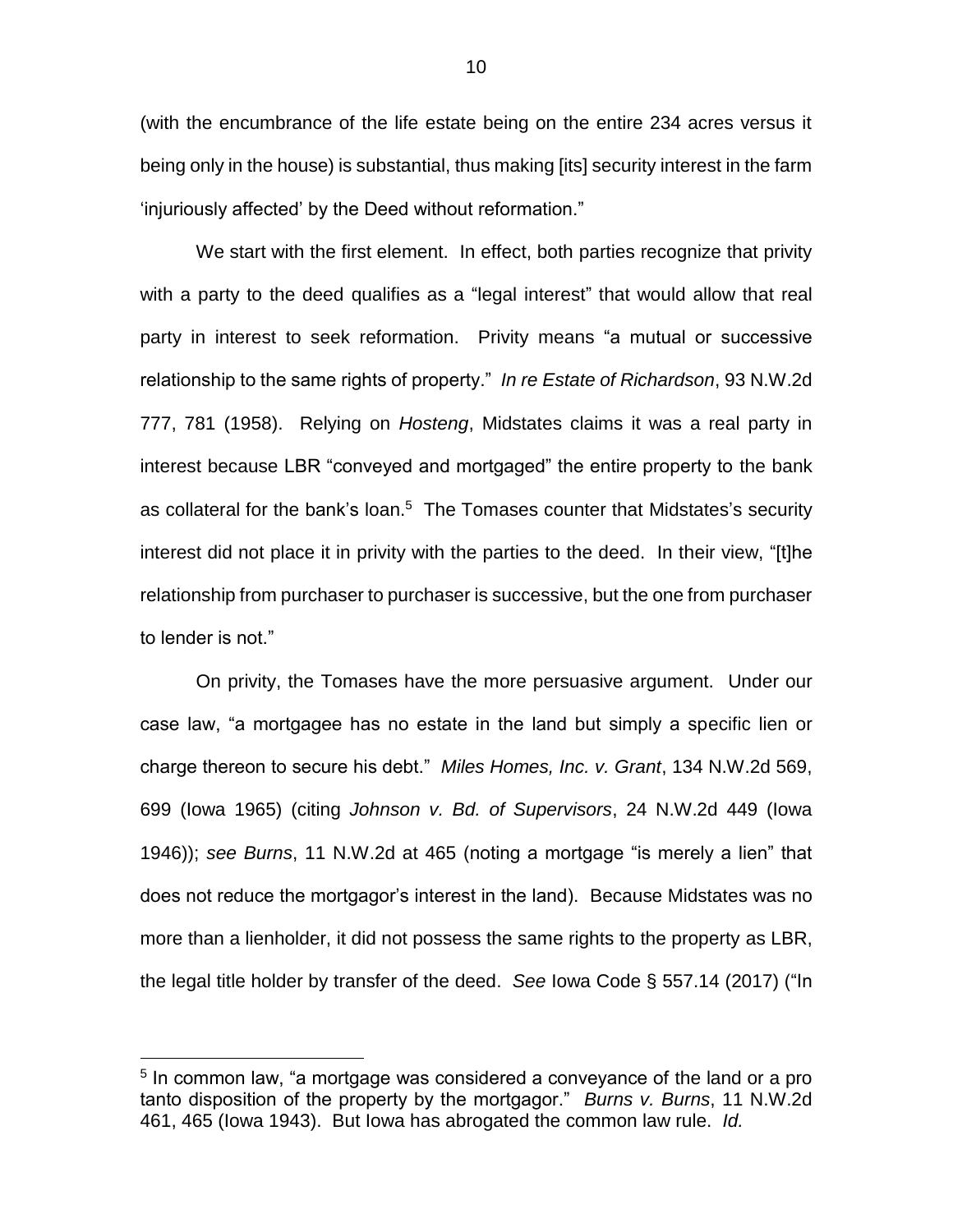absence of stipulations to the contrary, the mortgagor of real estate retains the legal title and right of possession thereto.").

Yet the absence of privity does not end our analysis. $6$  As discussed, being in privity with a party to the deed is one way to establish a legal interest under the first prong of the standing test. But it is not the only way. To meet that first prong, Midstates must "allege some type of injury different from the population in general." *DuTrac Cmty. Credit Union v. Hefel*, 893 N.W.2d 282, 289 (Iowa 2017) (quoting *Hawkeye Foodserv. Distrib., Inc. v. Iowa Educators Corp.*, 812 N.W.2d 600, 606 (Iowa 2012)). No doubt Midstates had a specific legal interest in seeking reformation—to settle the unpaid debt owed by LBR. Because the deed made it appear that the Tomases had a life estate in the entire 234 acres, Midstates could not take immediate possession of the property. And if Midstates brought a foreclosure action due to LBR's default, any party obtaining the land through that process would take title subject to the Tomases' claimed life estate. Plus, if LBR tried to sell the land to avoid foreclosure, LBR could not transfer title to a subsequent purchaser unless the purchaser agreed to take the property subject to the claimed life estate. Because Midstates paid off the existing mortgage and

<sup>6</sup> A Texas appellate court undertook a similar tack. In *Kidwell v. Black*, 104 S.W.3d 686 (Tex. Ct. App. 2003), the court found that a mortgagee had standing to reform several deeds despite not being a party to any of them. The most recent purchaser of the real estate, Kidwell, argued the mortgagee, Black, lacked standing because of the lack of privity between them. *Kidwell*, 104 S.W.3d at 690. The court, without deciding the privity issue, applied the state's general standing test requiring (1) a real controversy between the parties, and (2) the resolution of that controversy depend on the judgment sought. *Id.* The court held Black had standing because the lender had an interest in the deed of trust, which depended on the validity of a prior purchaser's interest and conflicted with Kidwell's interest as the most recent purchaser.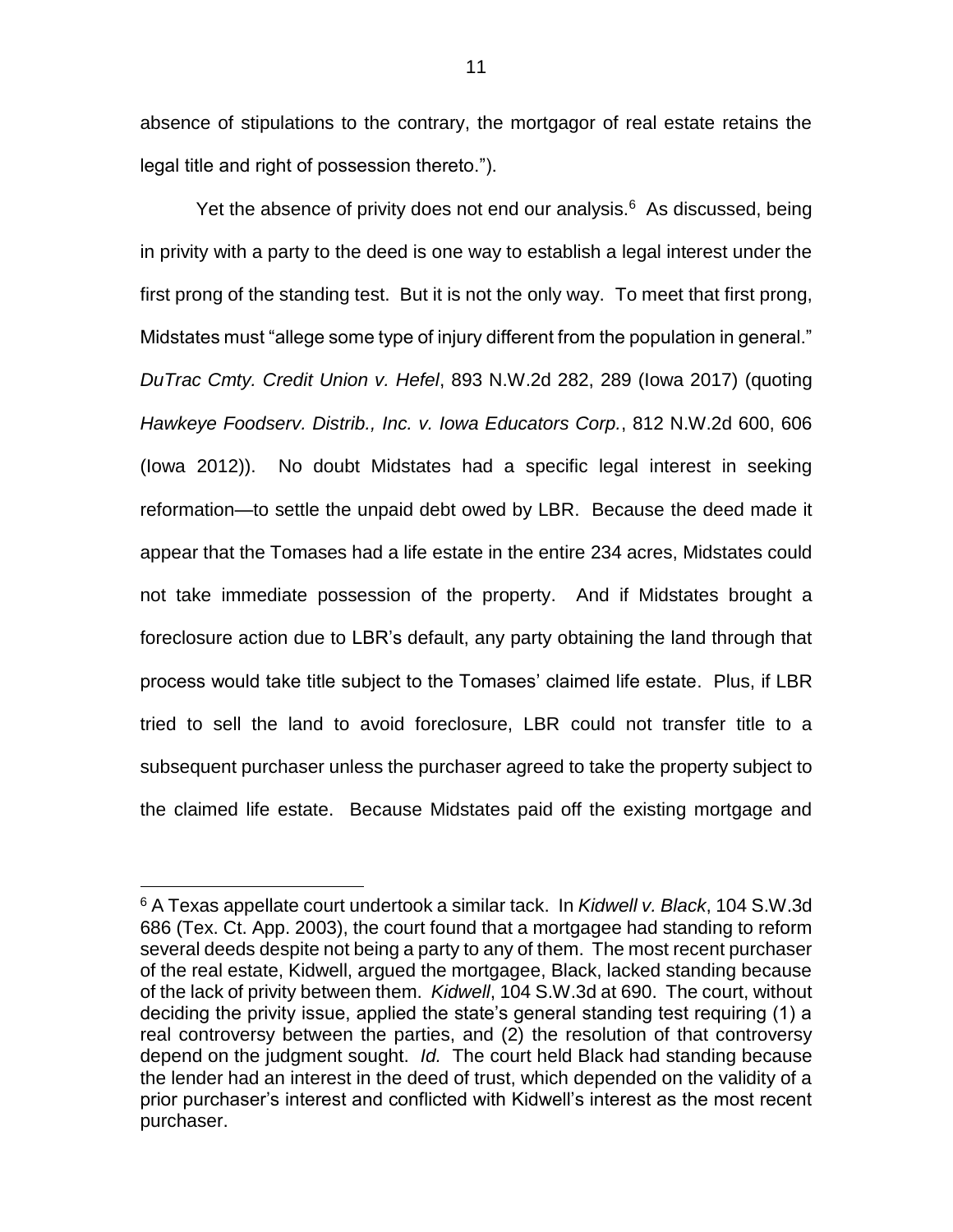attached its security interest to the real estate, it had first priority upon default. Thus, its inability to pursue appropriate remedies provided by law is specific to Midstates and different from the population in general.<sup>7</sup> We find the first element of standing satisfied.

We turn to the second element, injury in fact, which has "much in common" with the first element. *Godfrey*, 752 N.W.2d at 419 (acknowledging these elements are often considered together). To prove injury in fact, Midstates must show harm that is "concrete" and "actual or imminent" rather than "conjectural" or "hypothetical." *See Hawkeye Foodserv.*, 812 N.W.2d at 606. But it is not conjecture or hypothesis that bothers the Tomases. Instead, they allege that any injury to the bank was its own doing. The Tomases point to Midstates's failure to have them, as life tenants, sign the mortgage. They argue Midstates is bringing this reformation action only to "subvert" its mistake and "not because there was any true error with the Warranty Deed." This contention puts the cart before the horse.

By contesting the bank's standing to seek reformation, the Tomases want us to reverse without reaching the merits. *See Hefel*, 893 N.W.2d at 289 ("The question of standing is separate from the merits of the case, and we address it first."). Yet their argument presupposes they win on their substantive claims. Put

 $7$  The mortgage instrument listed possible remedies upon default. For example: "Subject to these limitations, if any, Lender may accelerate the Secured Debt and foreclose this Mortgage in a manner provided by law if this Mortgagor is in default. Upon a default by the Mortgagor, the Lender may take possession of the Property itself or through a court appointed receiver . . . and may operate the Property and collect the rents and apply them to the costs of operating the Property and/or to the unpaid debt."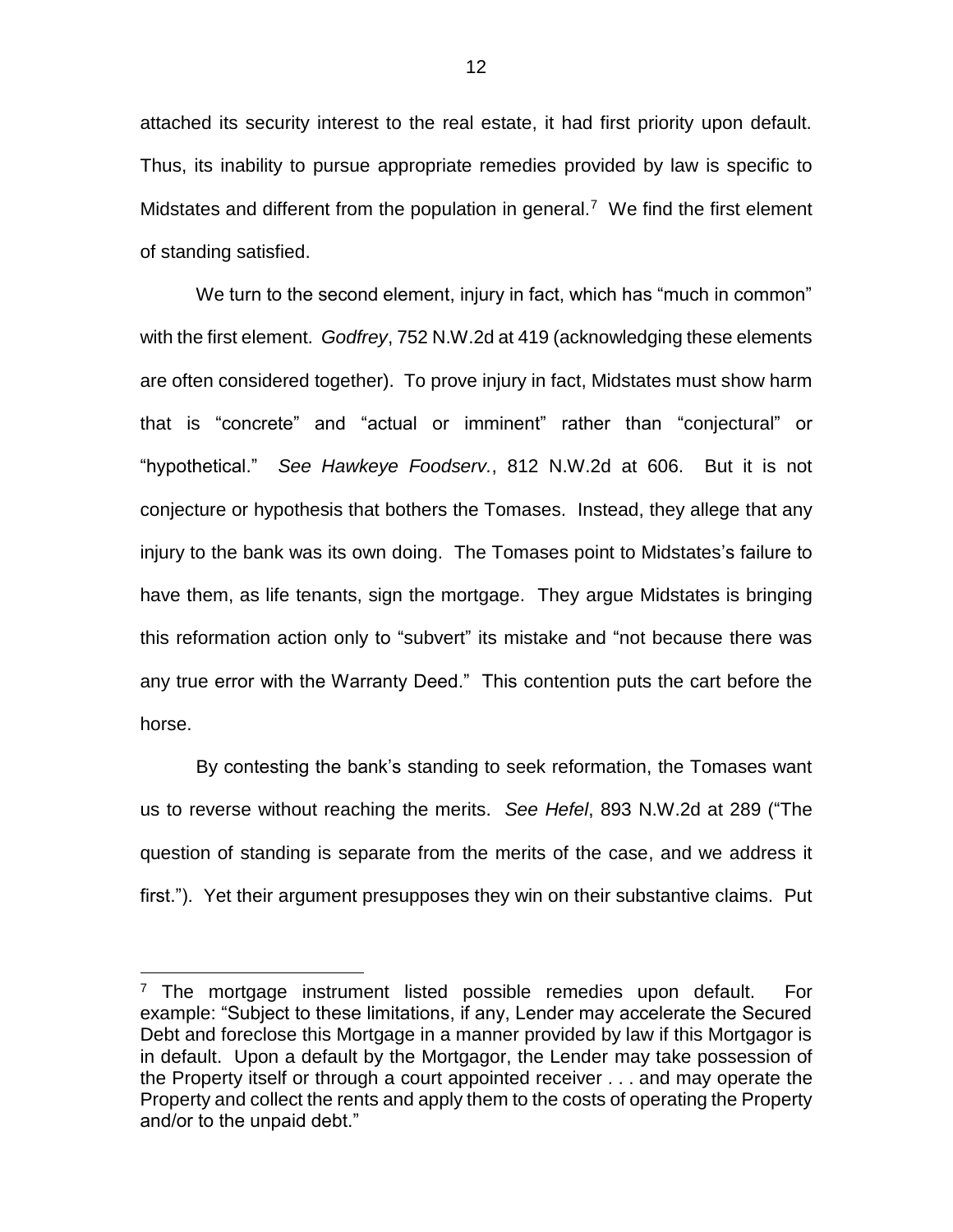another way, to find Midstates was negligent, we would have to accept (1) that the Tomases did in fact retain a life estate in the entire property, and (2) the bank knew about that modification when executing the mortgage. We decline to accept those facts as part of the standing analysis. The extent of the life estate is the crux of this appeal. And its resolution must await our consideration of the merits.

What we can find now is that Midstates met the injury-in-fact requirement. The district court reasoned: "While there was no specific testimony as to the difference in value of a parcel to which individuals in their 70s have a life estate and the same parcel without such an encumbrance, there is little question the difference is substantial." Based on that reasoning, the court held "[Midstates's] security interest in the farm [was] 'injuriously affected' by reason of a life estate on the entire 234-acre parcel." We agree. And we amplify the district court's reasoning under Iowa Code chapter 450. That chapter prescribes the method for calculating the value of life estates and remainder interests for inheritance tax purposes. Section 450.51 provides that a life estate should be valued "by the use of current, commonly used tables of mortality and actuarial principles pursuant to regulations prescribed by the director of revenue."<sup>8</sup> Those tables reflect "the present worth of remainder interests subject to a life estate of a person" based on the life tenant's age. *In re Millard's Estate*, 105 N.W.2d 95, 98 (Iowa 1960).

So our calculus considers that Barbara was seventy-two years old at the time of trial. The appraised value of the real estate was \$971,200. Thus, according to the standard mortality tables for life estates and remainders, the value of her life

<sup>&</sup>lt;sup>8</sup> We rely on this statute to the extent that it relates to the general valuation of real property interests.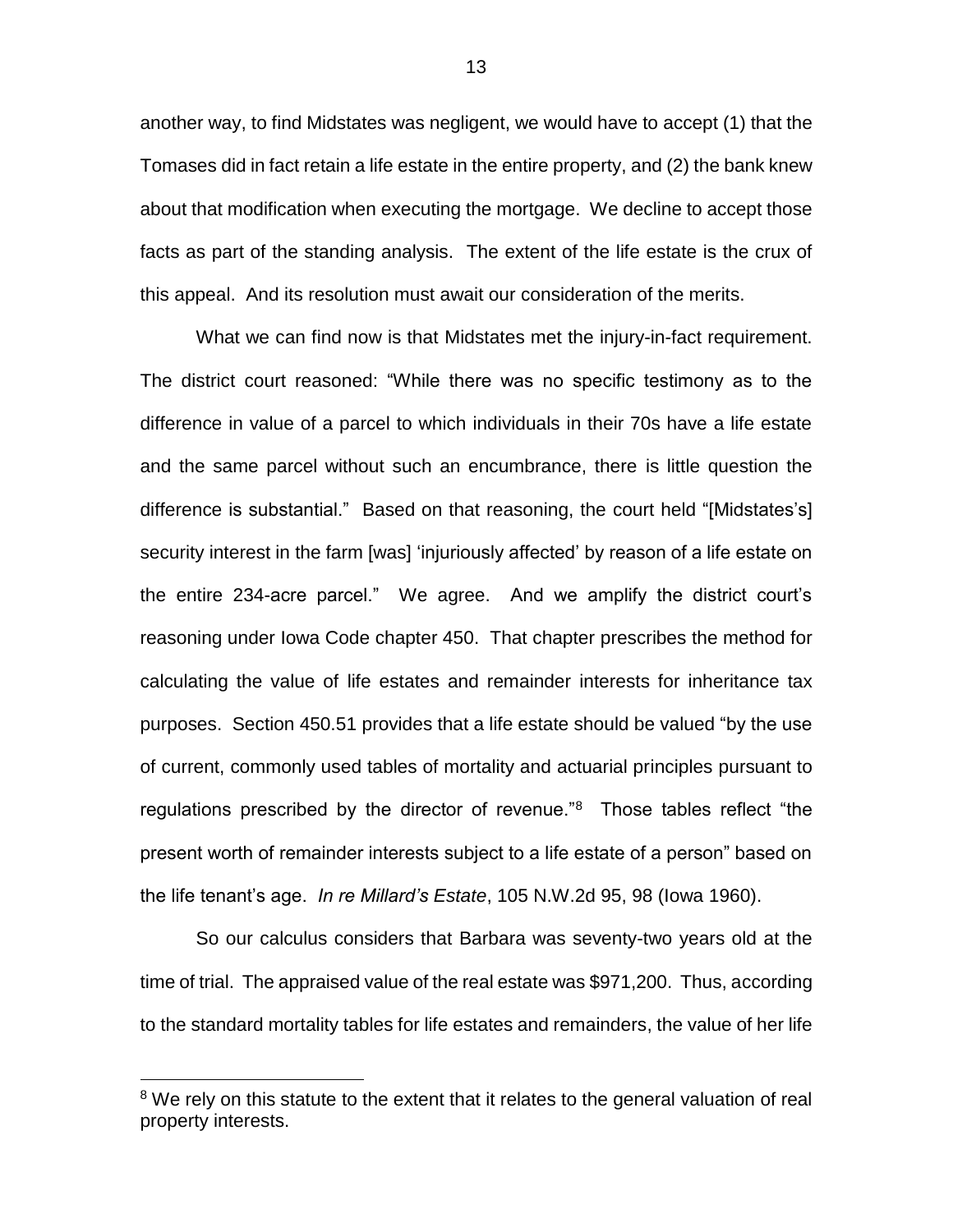estate was \$364,520, leaving a remainder interest of \$606,680. *See* Iowa Admin. Code r. 701-86.7(6) (2021) (using 2001 tables). Because Midstates's security interest equaled the appraised value under the mortgage instrument, its interest was diminished by nearly 38 percent. That diminution supports Midstates's position that it had an actual or imminent injury sufficient to support standing. For these reasons, we conclude Midstates had standing.

# **B. Reformation of the Warranty Deed**

## **1. Scrivener's Error**

 $\overline{a}$ 

Moving to the merits, the Tomases argue the district court should have denied Midstates's request for reformation, alleging the bank did not meet its burden of proving (1) a scrivener's error created a mistake in the deed,  $9(2)$  the deed did not reflect the true intent of the parties, and (3) the purchase agreement did not merge into the subsequent deed.

Conversely, Midstates contends it offered sufficient proof of mistake through the testimony of "the unbiased scrivener who actually made the error." Relying on the testimony of Fowler, the title company employee, Midstates claims the deed would have matched the language in the purchase agreement but for her admitted error. Midstates maintains the parties' agreement did not change after they signed the purchase contract. Thus, Midstates argues the deed did not reflect

<sup>&</sup>lt;sup>9</sup> "A scrivener is (or, better, was) a transcriber of documents. In the literal sense, then, a 'scrivener's error' is a mistake of transcription, which is to say a mismatch between original (e.g., spoken word, manuscript) and copy." *Goche v. WMG, L.C.*, No. 18-0793, 2019 WL 1057105, at \*2 n.5 (Iowa Ct. App. Mar. 6, 2019) (quoting Ryan D. Doerfler, *The Scrivener's Error*, 110 Nw. U. L. Rev. 811, 816 (2016)). A scrivener's error is a proper basis for reformation if, as a result of the error, "the written agreement does not accurately reflect the intent of the parties." *Id.* (quoting 66 Am. Jur. 2d *Reformation of Instruments* § 19).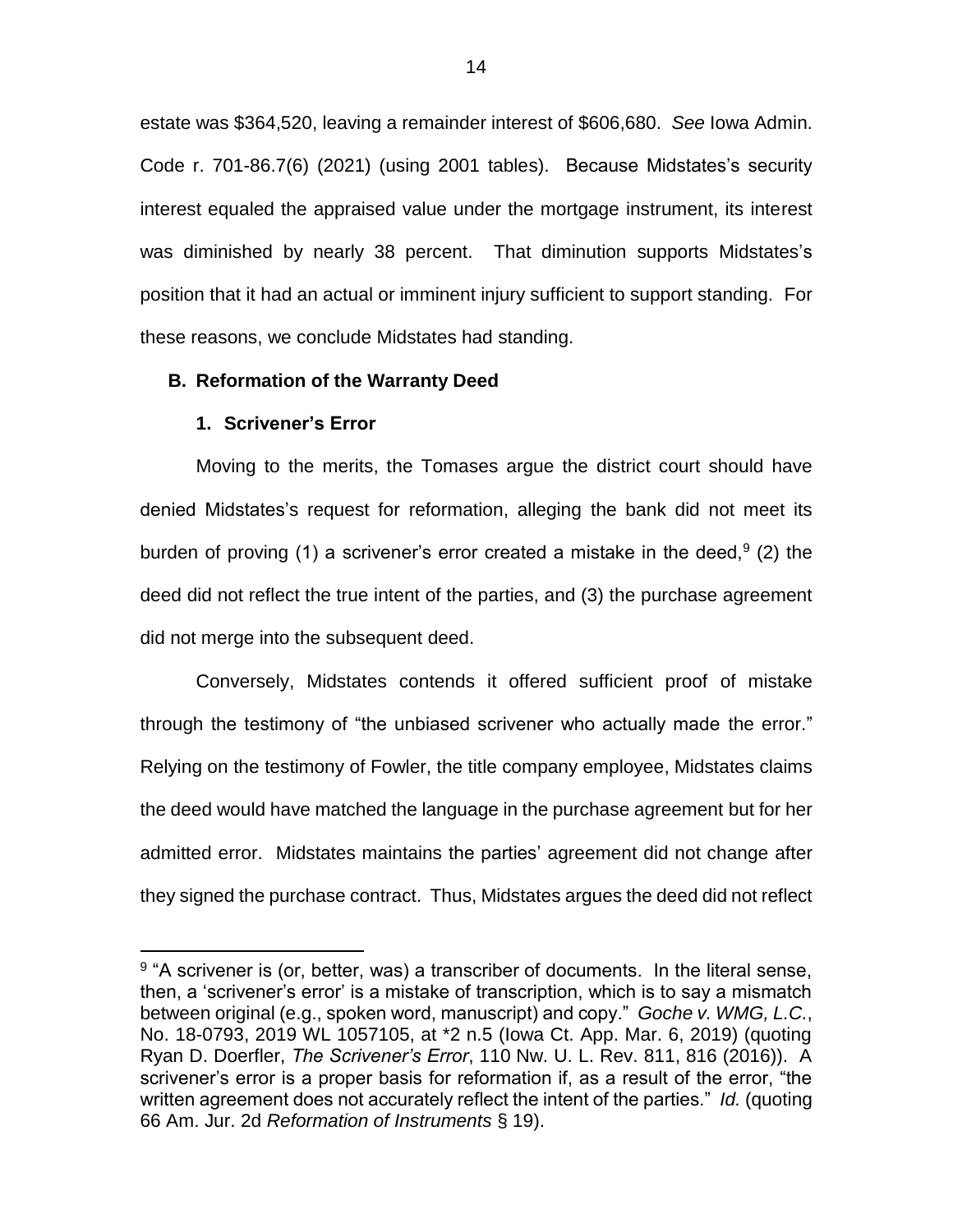the true intent of the parties, and the doctrine of merger did not apply. We will address each contention in turn.

Reformation is an equitable remedy available to a challenger who can prove an instrument does not reflect the parties' true agreement. *Timmer v. New York Life Ins. Co.*, 270 N.W.2d 421, 422 (Iowa 1936). The party seeking reformation must establish that contention by clear, satisfactory, and convincing proof. *Kufer v. Carson*, 230 N.W.2d 500, 503 (Iowa 1975). Reformation of a deed may be appropriate if the party seeking relief shows "the deed does not reflect the true intent of the parties, either because of fraud or duress, mutual mistake of fact, mistake of law, or mistake of one party and fraud or inequitable conduct on the part of the other." *Kendall v. Lowther*, 356 N.W.2d 181, 187 (Iowa 1984). But "[t]he requirement of mutuality of mistake does not apply to a mistake of a scrivener in reducing an agreement to writing." *Gouge v. McNamara*, 586 N.W.2d 710, 713 (Iowa Ct. App. 1998) (citing *Schuknecht v. W. Mut. Ins. Co*., 203 N.W.2d 605, 609 (Iowa 1973)). Also, the party seeking reformation must show that the true intent of the parties would be reflected in a reformed document. *Kendall*, 356 N.W.2d at 187. The right to reform an instrument is not absolute; rather, it lies within the discretion of the equity court and must be essential to achieving justice. *Kufer*, 230 N.W.2d at 504 (holding party seeking reformation of deed did not show clear and convincing evidence, in part, because he did not present any disinterested witness's testimony).

Unlike the party seeking reformation in *Kufer*, Midstates *did* offer proof that the deed contained an error through the testimony of Fowler, a disinterested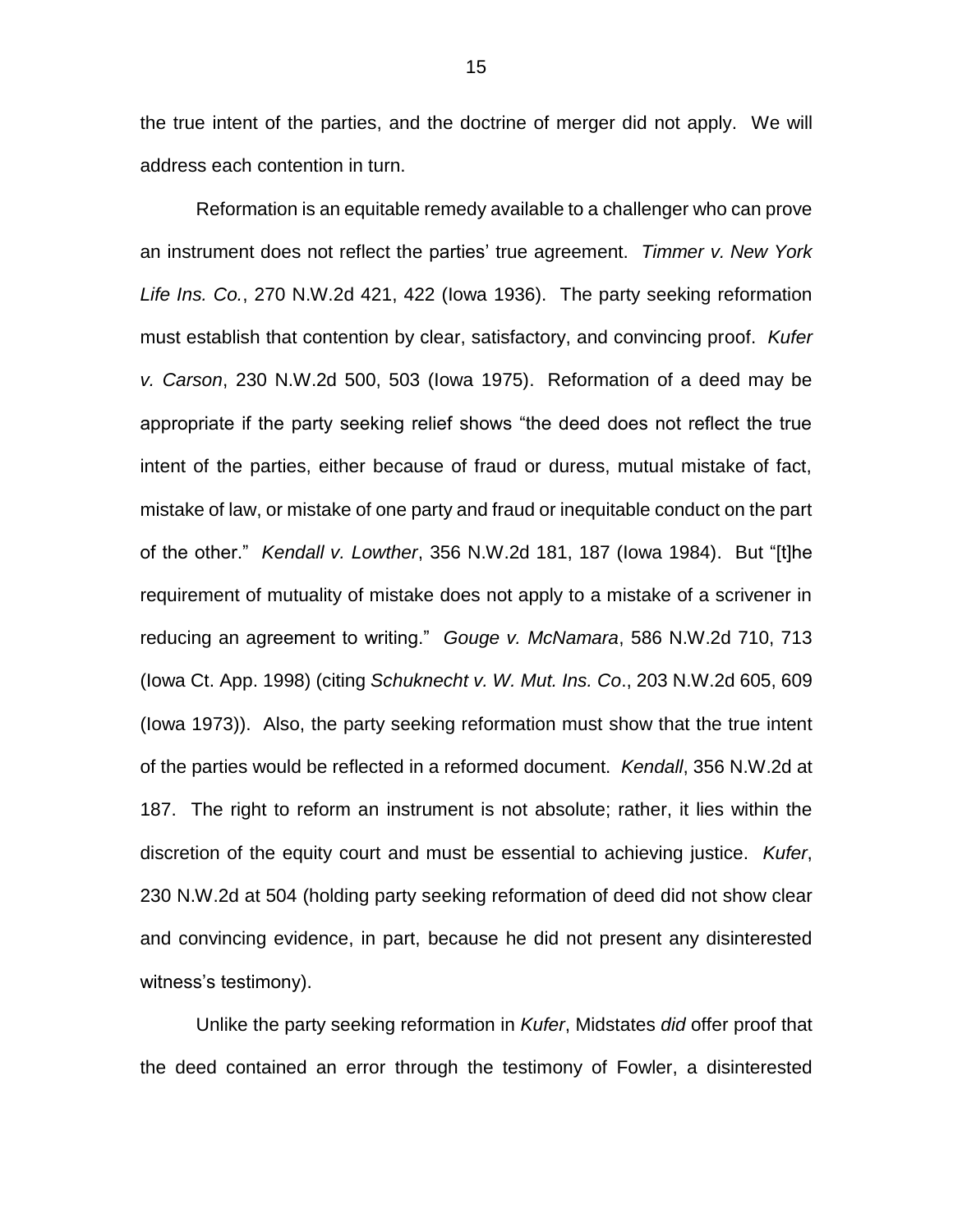witness. The Tomases contest whether Fowler was a neutral party.<sup>10</sup> But we find that she was. Fowler worked for a third-party title company, which was not affiliated with LBR or Midstates. Her job was to type information into an automated system that created the deed by template. Fowler testified that she made a mistake in not including the language from the purchase agreement that limited the life estate. As a result of her oversight, the deed did not match the purchase agreement.

The Tomases tell a different story. They contend the purchase agreement was purposely modified to grant them a life estate in the entire property. According to the Tomases, LBR's alleged failure to satisfy the terms of the purchase agreement was proof that their original agreement changed. But they shed no light on how that modified agreement slid into the warranty deed. If Berendes agreed to significantly expand the life estate before the closing, we see no reason why the Tomases did not seek to amend the purchase agreement and protect their interests. After the alleged modification, neither the Tomases nor Berendes notified the bank or the title company. Nor did they reduce the new agreement to writing or exchange consideration. Although the Tomases claim the sale proceeds constituted consideration, other witness accounts and the bank's credit approval memorandum show that LBR's use of the proceeds were part of the original

 $10$  As a side issue, the Tomases also argue that Fowler, by creating the warranty deed, engaged in the unauthorized practice of law. The Tomases did not argue this issue before the district court, though their counsel alluded to it when asking questions during Fowler's cross-examination. But merely raising the issue is insufficient to preserve error. *See Meier v. Senecaut*, 641 N.W.2d 532, 540 (Iowa 2002). Because the district court did not decide whether Fowler engaged in the unauthorized practice of law, we decline to address the issue on appeal. *See id.*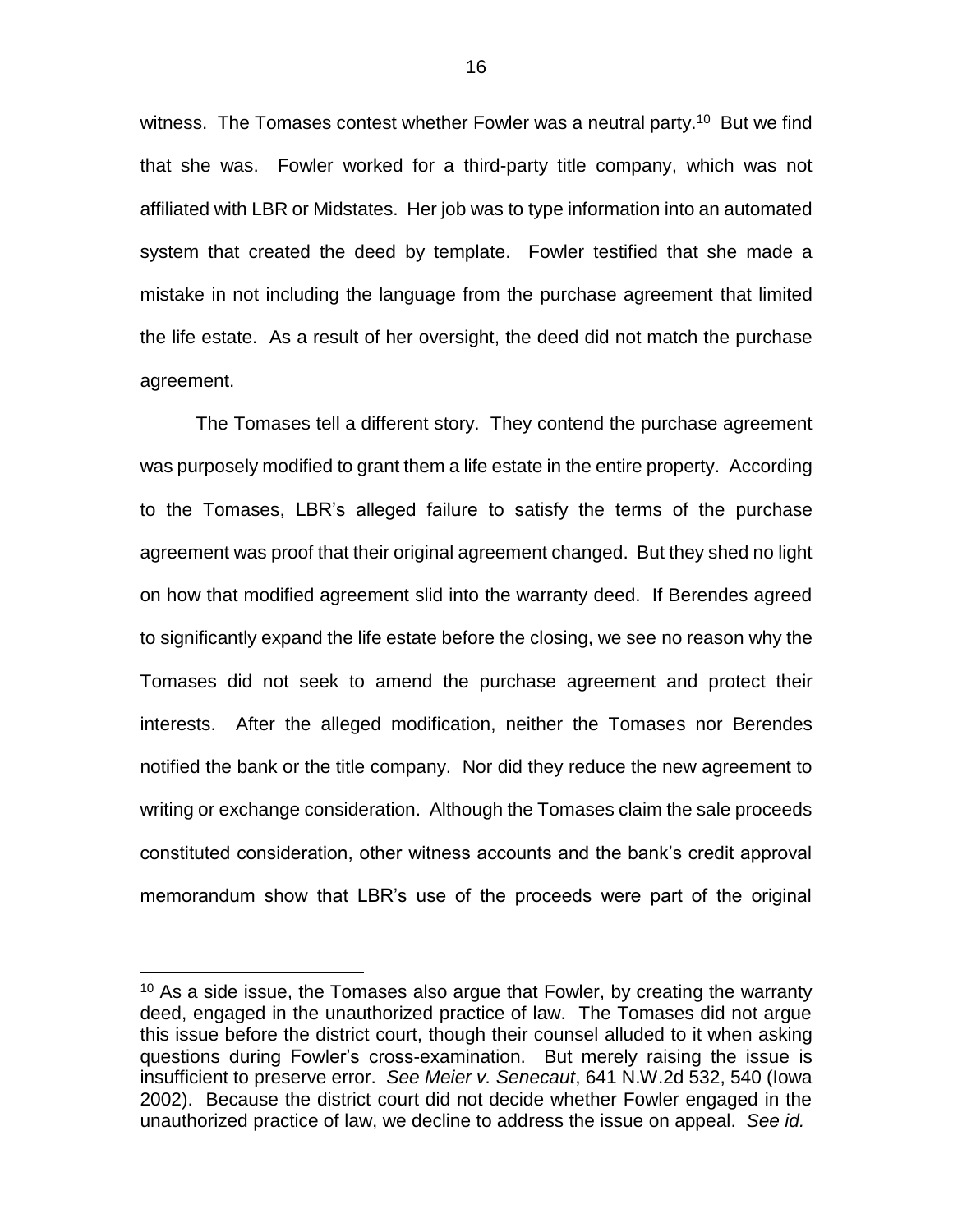agreement. Thus, the only evidence to suggest this modification occurred was Barbara's own self-serving testimony.

Moreover, Berendes and loan officer Klasna testified that the agreement to purchase the property from the Tomases depended on the life estate being limited to the house. In other words, LBR would not have agreed to purchase the farm and Midstates would not have financed its purchase. According to their testimonies, that would have been true even if the Tomases had asked to retain a life estate in the 32-acre homestead, let alone the entire 234 acres. On our de novo review of the record, we find clear and convincing proof that the deed did not reflect the agreement of the parties because of a scrivener's error.

#### **2. Intent of the Parties**

We must also decide whether Midstates proved that a reformed deed would reflect the parties' true intentions. As the district court noted, the Tomases did not act as though they had a life estate in all 234 acres. After the conveyance, the Tomases received no rents or profits; they did not contribute to the farm's upkeep; and they did not pay property taxes or insurance. Moreover, when Klasna visited the Tomases to discuss the discrepancy in the deed years later, they still did not mention having a life estate in the entire property. According to Klasna, their only concern upon LBR's default was recovering the proceeds.

Beyond the Tomases' conduct, the purchase agreement revealed the parties' intent. When determining whether to grant reformation, a key factor is whether there is a prior agreement between the parties "furnishing the basis for rectification or to which the instrument can be conformed." *Sun Valley Lake Ass'n v. Anderson*, 551 N.W.2d 621, 636 (Iowa 1996) (citing 66 Am. Jur. 2d *Reformation*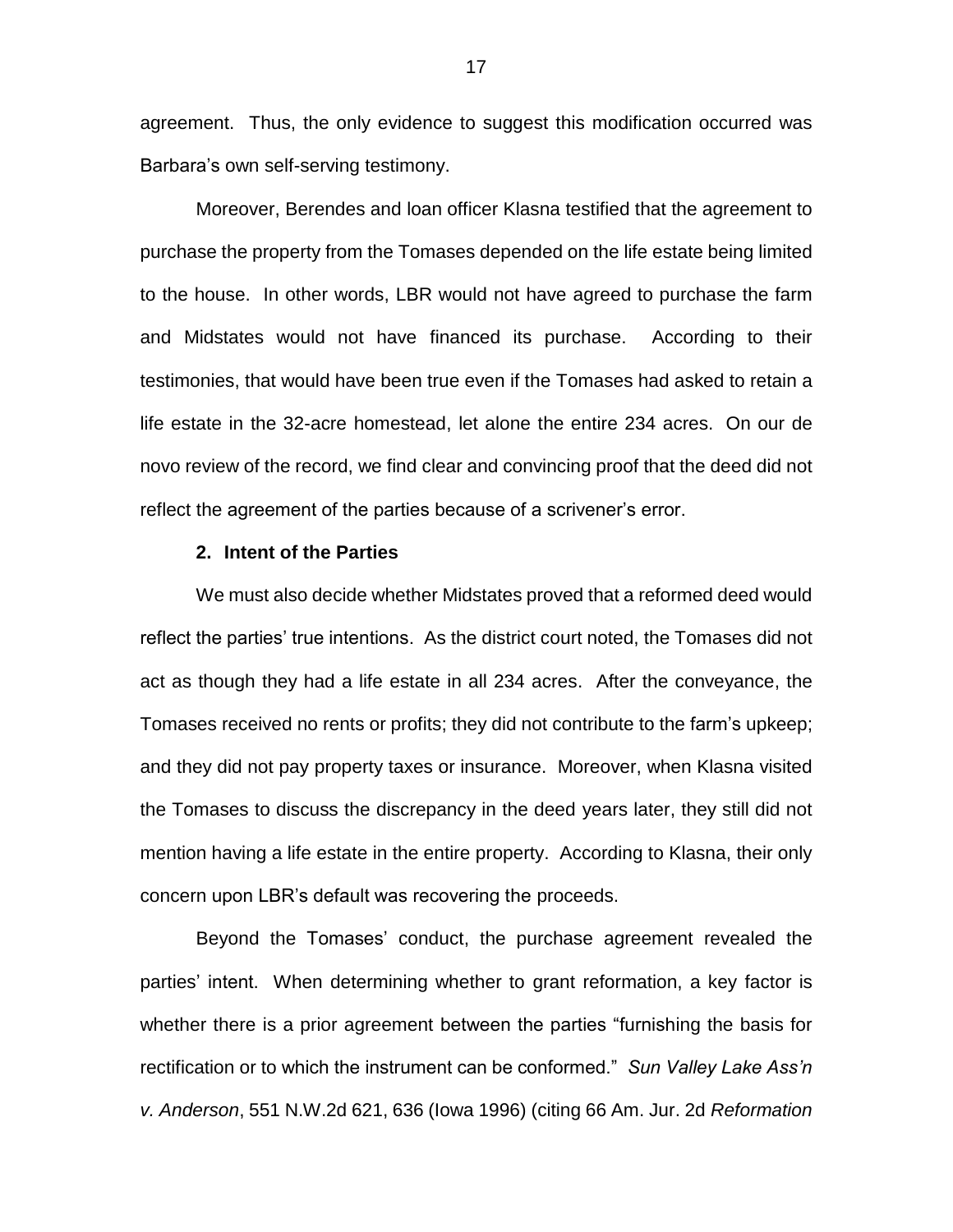*of Instruments* § 4, at 529 (1973)). The purchase agreement clearly stated that the Tomases would retain a life estate in the house in which they currently reside. We find clear and convincing evidence that the deed left out that limitation because of a scrivener's error—not because the parties changed their agreement. Thus, reforming the deed to include the language from the purchase agreement would reflect the parties' true intentions.

# **3. Merger Doctrine**

 $\overline{a}$ 

Even if Midstates met its burden of proving a scrivener's error and intent, the Tomases argue a presumption that the purchase agreement merged into the deed precluded reformation. They claim Midstates could not rely on the purchase agreement "as the only evidence that the Warranty Deed did not reflect the intentions of the part[ies]." In the same vein, the Tomases challenge the evidentiary value of the purchase agreement, asserting "the terms of the purchase agreement had clearly altered for both parties."<sup>11</sup>

As a rule, "a contract for conveyance of real estate, absent any showing to the contrary, is deemed to have merged in a subsequent deed." *Lovlie v. Plumb*, 250 N.W.2d 56, 62 (1977). In other words, if a conflict exists between the two, "the deed speaks and the contract is silent." *Huxford v. Trustees*, 185 N.W. 72, 74

 $11$  To support their contention, the Tomases refer to this paragraph of the purchase agreement: "Any remaining balance will be put on a promissory note which will be a second Mortgage equal to the amount owed after the heretofore debts have been satisfied." In the district court, the Tomases argued the purchase agreement no longer reflected the parties' agreement because Berendes never executed a promissory note for a second mortgage. The court disagreed. The court found that although no promissory note existed, "retention of the excess proceeds after payment of expenses was contemplated at the time the agreement was signed." We agree with the district court on this point.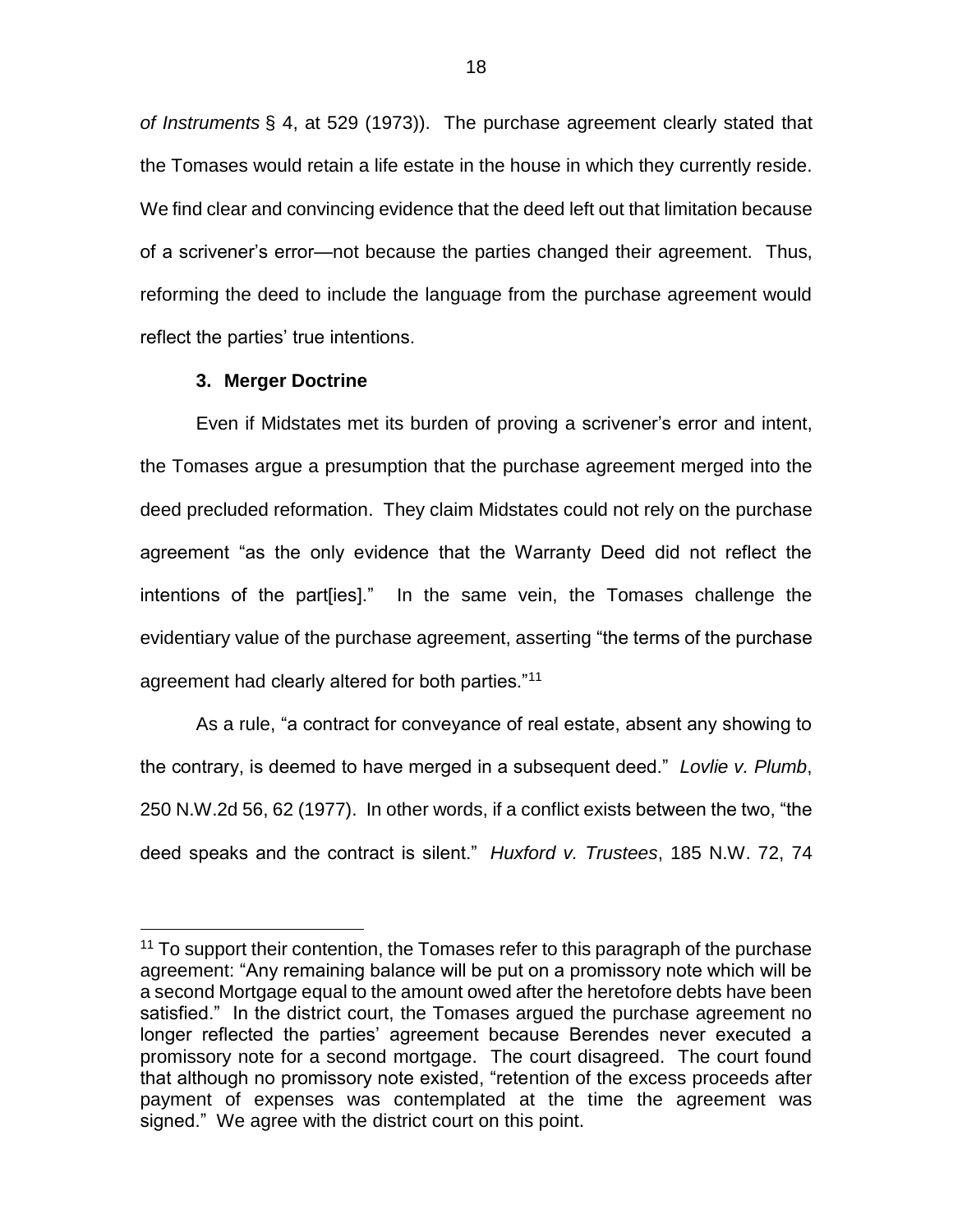(Iowa 1921). But there are exceptions to this rule. *See id.* One recognized exception is mistake. "If a mistake in the deed be alleged and reformation be sought, the contract becomes competent as evidence on that question." *Id.* Because Midstates sought to reform the deed based on a scrivener's error, the district court could consider the purchase agreement as competent evidence whether a mistake occurred.

The Tomases do not dispute the purchase agreement was competent evidence. Instead, they urge the district court gave it too much weight in concluding the deed did not reflect the true intent of the parties. We disagree. Because the merger doctrine assumes the deed was the final expression of the parties' agreement, the question boils down to whether the parties agreed to modify the life estate from "the house which they currently reside" to the entire property. Because neither party presented proof of any written modification, the district court's conclusion hinged on witness accounts and credibility determinations.

The district court expressly found Barbara and Eddie were not credible. In refusing to enlarge the ruling on the scope of the life estate, the court explained:

In fact, the Court specifically found clear and convincing evidence supports the conclusion the parties intended for Mr. and Mrs. Tomas to retain a life-estate only "in the house." In reaching this conclusion the Court specifically rejected the testimony by Barbara and Eddie Tomas to the effect that the intention of the parties was for Mr. and Mrs. Tomas to retain a life-estate in either the 32 acre parcel or the entire 234 acre farm.

We defer to these credibility findings. *See Weinhold v. Wolff*, 555 N.W.2d 454, 458 (Iowa 1996). Plus, Klasna corroborated Berendes's version of events. Klasna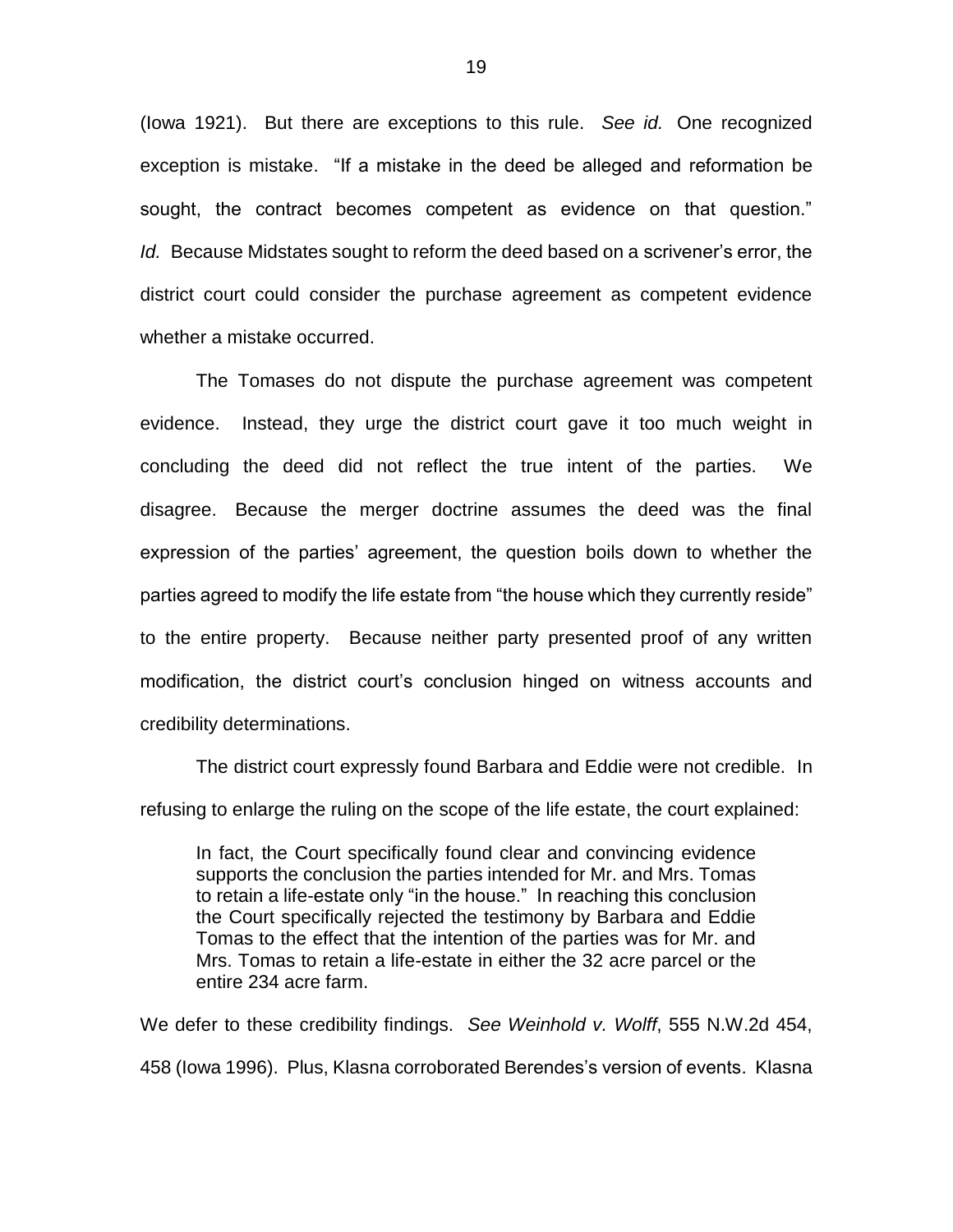testified that Eddie and Berendes confirmed the life estate was to be only in the house at a meeting two months after the parties signed the purchase agreement.

On top of that, the district court found that the Tomases' actions after the transfer were inconsistent with holders of a life estate in the farmland, similar to the facts in *Koehn v. Koehn Bros. Farms, LLC*, No. 13-1036, 2014 WL 4230200, at \*12 (Iowa Ct. App. Aug. 27, 2014) (rejecting claim that life estate spanned entire property when holders went three years without collecting rent, paying taxes, or funding improvements). Discounting the testimony of Barbara and Eddie, based on the district court's credibility findings, no other evidence suggests the deed as written was accurate. Like the district court, we find the parties did not intent for the purchase agreement to merge into the deed.

# **C. Admission of Opposing Party's Witness**

 $\overline{a}$ 

The Tomases next attack the admission of Berendes's testimony.<sup>12</sup> They argue it was "self-serving and inconsistent with the facts of the case." But the Tomases fail to cite legal authority to support their allegations. Likewise, they do not elaborate on their assertion that Berendes's testimony was inadmissible. $^{13}$  We conclude they waived these issues. *See* Iowa R. App. P. 6.903(2)(g)(3).

 $12$  The Tomases also challenge the court's refusal to rule on their quiet title action against LBR. Because the reformation action defeats their claim to title, we need not address that contention.

<sup>&</sup>lt;sup>13</sup> The record shows the Tomases filed a motion for sanctions against LBR for violating a discovery order. As a sanction, the Tomases asked the court to prevent Berendes from testifying at trial. Midstates resisted the motion because it intended to call Berendes as a witness. The court denied the motion, finding it could not sanction Midstates for LBR's lack of compliance. Thus, Berendes testified as a witness for Midstates, not on LBR's behalf. The Tomases do not challenge this ruling on appeal.